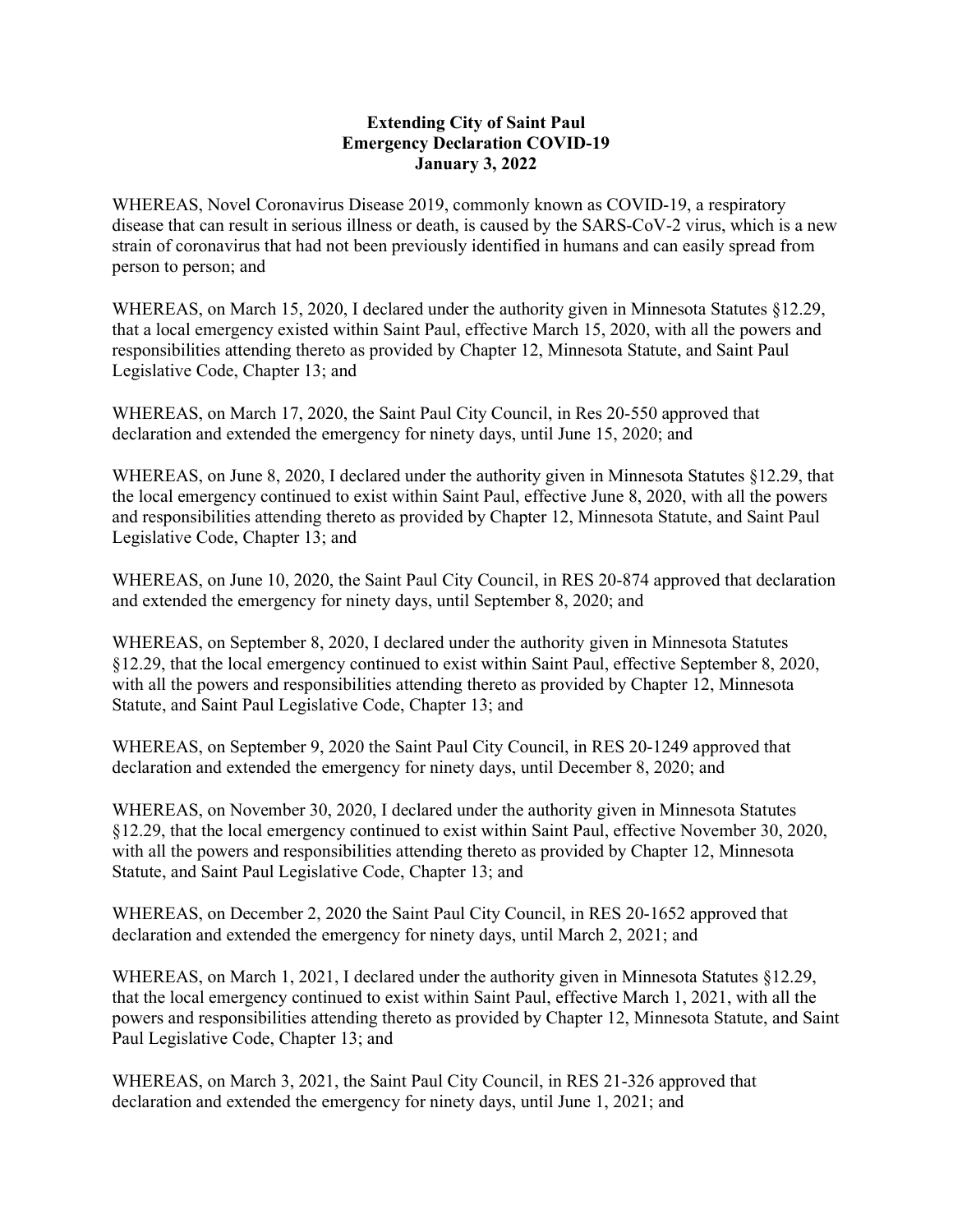WHEREAS, on June 1, 2021, I declared under the authority given in Minnesota Statutes §12.29, that the local emergency continued to exist within Saint Paul, effective June 1, 2021, with all the powers and responsibilities attending thereto as provided by Chapter 12, Minnesota Statute, and Saint Paul Legislative Code, Chapter 13; and

WHEREAS, on June 2, 2021, the Saint Paul City Council, in RES 21-852 approved that declaration and extended the emergency for ninety days, until September 2, 2021; and

WHEREAS, on August 31, 2021, I declared under the authority given in Minnesota Statutes §12.29, that the local emergency continued to exist within Saint Paul, effective August 31, 2021, with all the powers and responsibilities attending thereto as provided by Chapter 12, Minnesota Statute, and Saint Paul Legislative Code, Chapter 13; and

WHEREAS, on September 1, 2021, the Saint Paul City Council, in RES 21-1305 approved that declaration and extended the emergency for ninety days, until November 30, 2021; and

WHEREAS, on November 29, 2021, I declared under the authority given in Minnesota Statutes §12.29, that the local emergency continued to exist within Saint Paul, effective November 29, 2021, with all the powers and responsibilities attending thereto as provided by Chapter 12, Minnesota Statute, and Saint Paul Legislative Code, Chapter 13; and

WHEREAS, on December 1, 2021, the Saint Paul City Council, in RES 21-1749 approved that declaration and extended the emergency for thirty-five days, until Wednesday, January 5 2021; and

WHEREAS, the COVID-19 pandemic continues to present unprecedented and rapidly evolving challenge to our City. As of January 3, 2022, there were 82,602 reported cases of COVID-19 in Ramsey County, and 1,073 COVID-19 related deaths; and

WHEREAS, even though vaccinations have become widely available, it is now recommended that all fully vaccinated individuals receive a booster shot if; and serious threats to health and safety of persons and other impacts of the COVID-19 pandemic continue to be felt in the nation and City; and

WHEREAS, the Delta variant is more contagious than previous variants, has been causing more severe illness than prior variants, and fully vaccinated people with Delta variant breakthrough infections can spread the virus to others; and

WHEREAS, infections from the fast-spreading Delta variant have spread north to the Midwest and Mountain states this fall and Minnesota's rate of new infections has at recent times been the highest in the nation; and

WHEREAS, in recent weeks, Minnesota, in particular, has been under a surge of COVID-19 cases and hospitals have been up to 97% full; and

WHEREAS, the Omicron variant has been found in Minnesota and internationally has been spreading faster than any other previous variant; and

WHEREAS, the now 21-month health emergency has impacted the residents and businesses of Saint Paul; and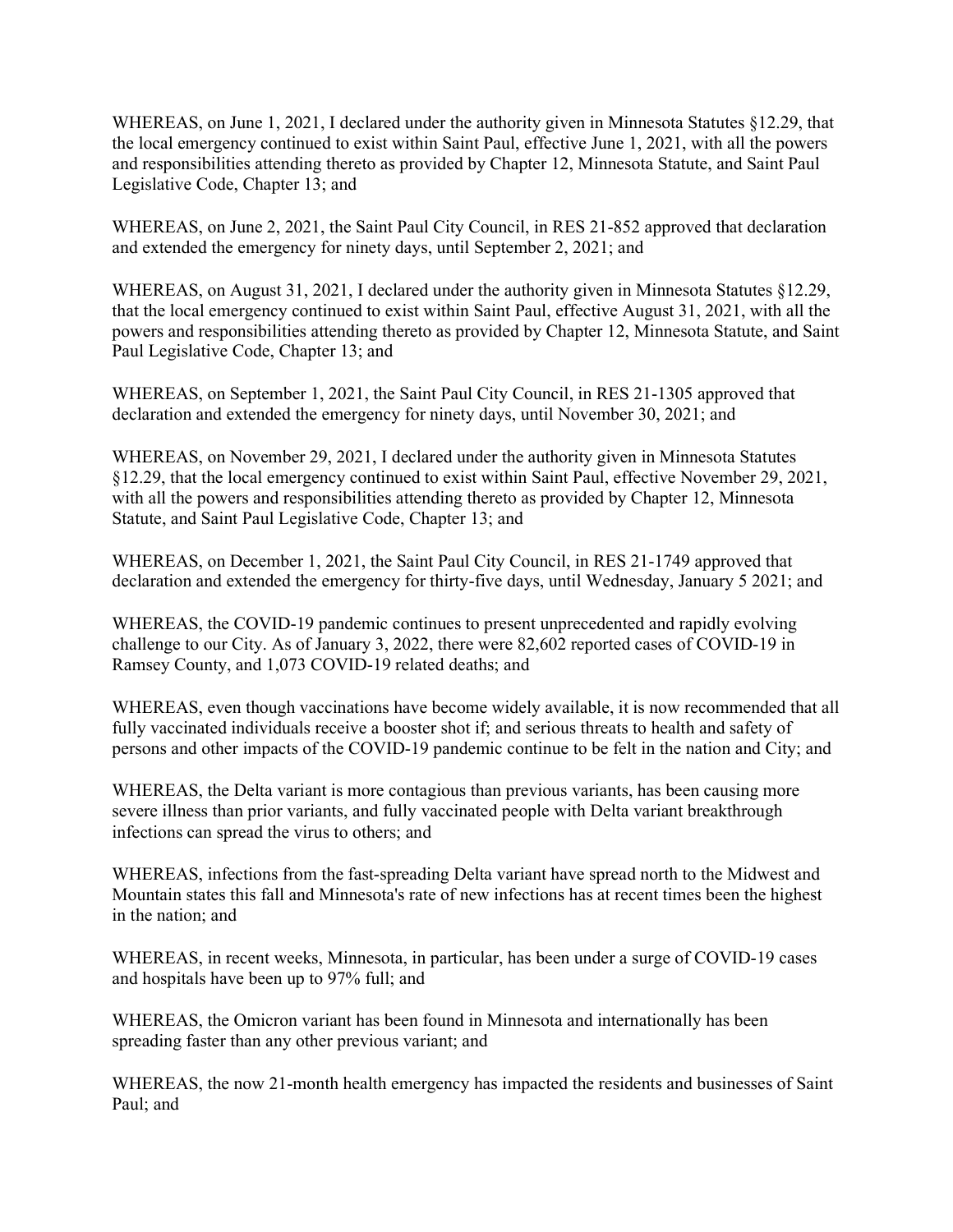WHEREAS, according to the Minnesota Department of Employment and Economic Development's most-recent data on the impact of COVID-19:

- business applications are down 10.31%,
- 19% of small businesses have had an overall large negative impact and 24% have had a moderate negative impact,
- 30% of households with children under 5 have had a childcare disruption in the last 4 weeks,
- $\bullet$  11% of households have been unable to pay an energy bill in the last 12 months,
- 34.3% of households are behind or mortgage or rent payments and the risk of eviction or foreclosure is either somewhat or very likely

WHEREAS, it is likely that the DEED statistics under-represent the impact in Saint Paul. During the course of the pandemic, small businesses in metropolitan areas have been hit harder than those in rural areas. According to a report by the Office of Advocacy of the U.S. Small Business Administration (SBA) The Effects Of The COVID-19 Pandemic On Small Businesses (released March 2, 2021), in April 2020, the number of people in metropolitan areas who were working and self-employed was 21 percent lower than in April 2019. Outside of those areas, the decline was only 13 percent. In subsequent months, the decline in metropolitan areas continued to exceed the decline outside of metropolitan areas; and

WHEREAS, according to the U.S. Census Bureau, about 3 in 5 small businesses in Minnesota report at least a moderate negative impact on their business from the COVID-19 pandemic; and

WHEREAS, according to the Center on Budget and Policy Priorities COVID-19 Hardship Watch, "[w]hile the economy has added jobs in recent months, there were still 5.0 million fewer jobs in September 2021 than in February 2020. The majority of jobs lost in the crisis have been in industries that pay low average wages, with the lowest-paying industries accounting for 30 percent of all jobs but 56 percent of the jobs lost from February 2020 to September 2021, according to the latest month of Labor Department employment data. Jobs were down nearly twice as much in low-paying industries (5.3 percent) as in medium-wage industries (3.2 percent) and more than six times as much as in high-wage industries (0.8 percent) during this period; and

WHEREAS, according to a Pew Center survey published March 5, 2021, among those who say their financial situation has gotten worse during the pandemic, 44% think it will take them three years or more to get back to where they were a year ago – including about one-in- ten who don't think their finances will ever recover. Also, about half of workers who personally lost wages during the pandemic (49%) are still earning less money than before the coronavirus outbreak started; and

WHEREAS, in addition to action necessary to safeguard the health and safety of Saint Paul residents, it remains necessary for the City to provide economic support to individuals and businesses alike to ensure that Saint Paul recovers from the COVID-19 pandemic disaster; and

WHEREAS, during the COVID-19 peacetime emergency, I have exercised executive authority through more than 80 Executive Orders to provide relief and further prepare our City for the COVID-19 Pandemic; and

WHEREAS, these Executive Orders remain in effect only as long as the emergency continues; and